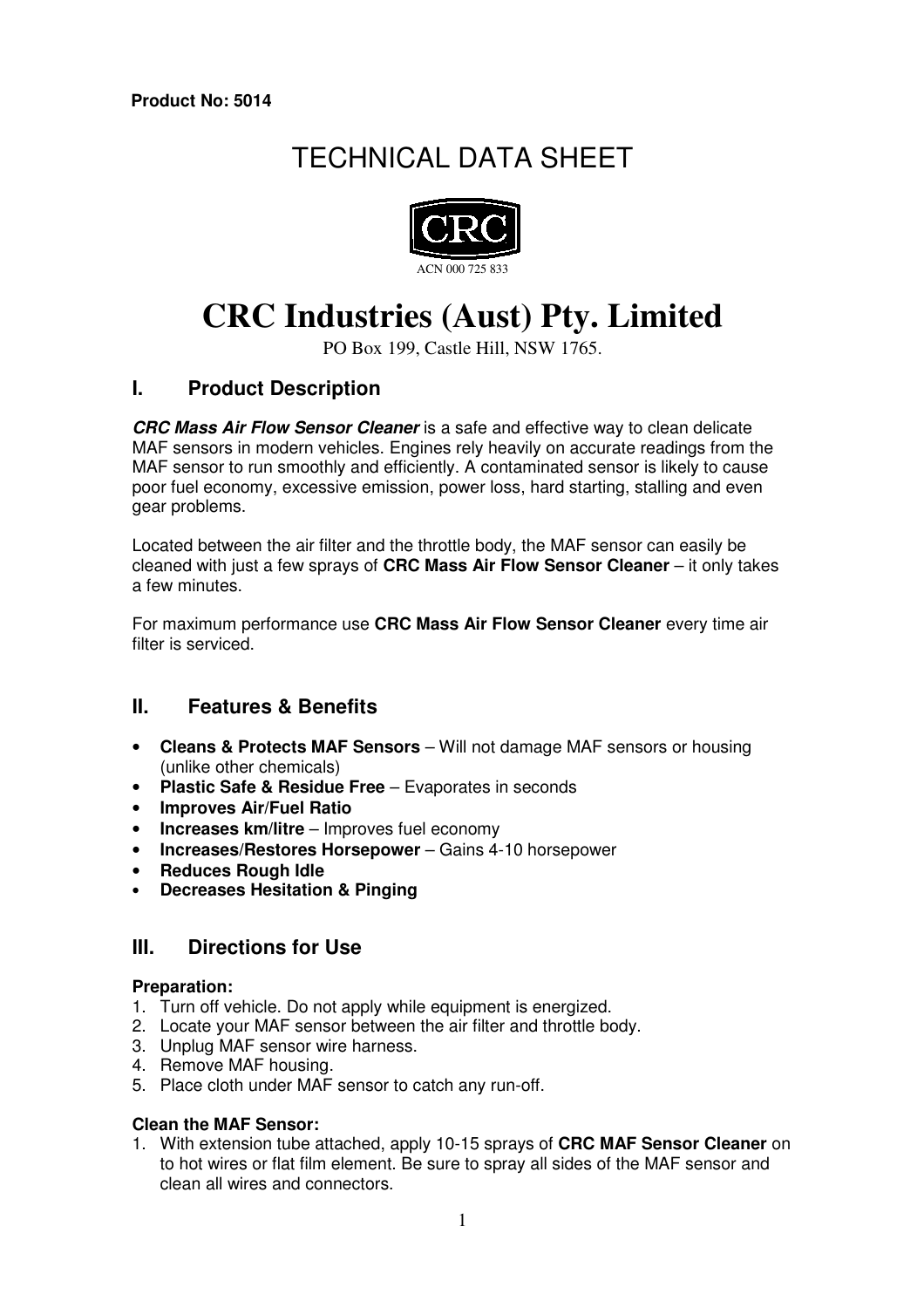#### **Product No: 5014**

- 2. Reassemble MAF.
- 3. Allow to dry thoroughly before reactivating.
- **Note**: For maximum performance use **CRC Mass Air Flow Sensor Cleaner** and **CRC Throttle Body and Air Intake Cleaner** every time air filter is cleaned or serviced.

# **IV. Typical Properties and Characteristics**

| <b>Flammability</b>     | Flammable aerosol     |
|-------------------------|-----------------------|
| <b>Specific gravity</b> | 0.68                  |
| <b>KB</b> value         | 27                    |
| <b>Flash point</b>      | $< 0^{\circ}C$        |
| % Volatile              | 100%                  |
| <b>Propellant</b>       | <b>Carbon Dioxide</b> |

# **IIV. Package Description**

| <b>Part Number</b> |      | <b>Size</b> |  |
|--------------------|------|-------------|--|
|                    | 5014 | 300grm      |  |

## **VIII. Disposal**

Disposal requirements vary by state and local regulations. All used and unused product should be disposed of in conformance with local, state and commonwealth laws and regulations.

# **IX. Special Precautions**

#### **General:**

Extremely flammable aerosol. Keep away from heat/sparks/open flames/hot surfaces. No smoking. Do not spray on an open flame or other ignition source. Avoid breathing dust/fume/gas/mist/vapours/spray. Do not eat, drink or smoke when using this product. Use only outdoors or in a well-ventilated area. Use personal protective equipment as required. Dispose of empty containers safely. All unused product should be disposed of in conformance with local and HSNO regulations, do not contaminate water supply.

### **Aerosol Cans:**

Do not puncture, incinerate or store above 50°C. Exposure to high temperatures may cause can to burst. Do not place in direct sunlight or near any heat source. Aerosol cans will conduct electricity. Keep away from all live electrical sources including battery terminals, solenoids, electrical panels and other electronic components. Failure to observe this warning may result in serious injury from flash fire and/or electrical shock. **First Aid:** 

Swallowed – Avoid giving milk or oils. Avoid giving alcohol. Not considered a normal route of entry.